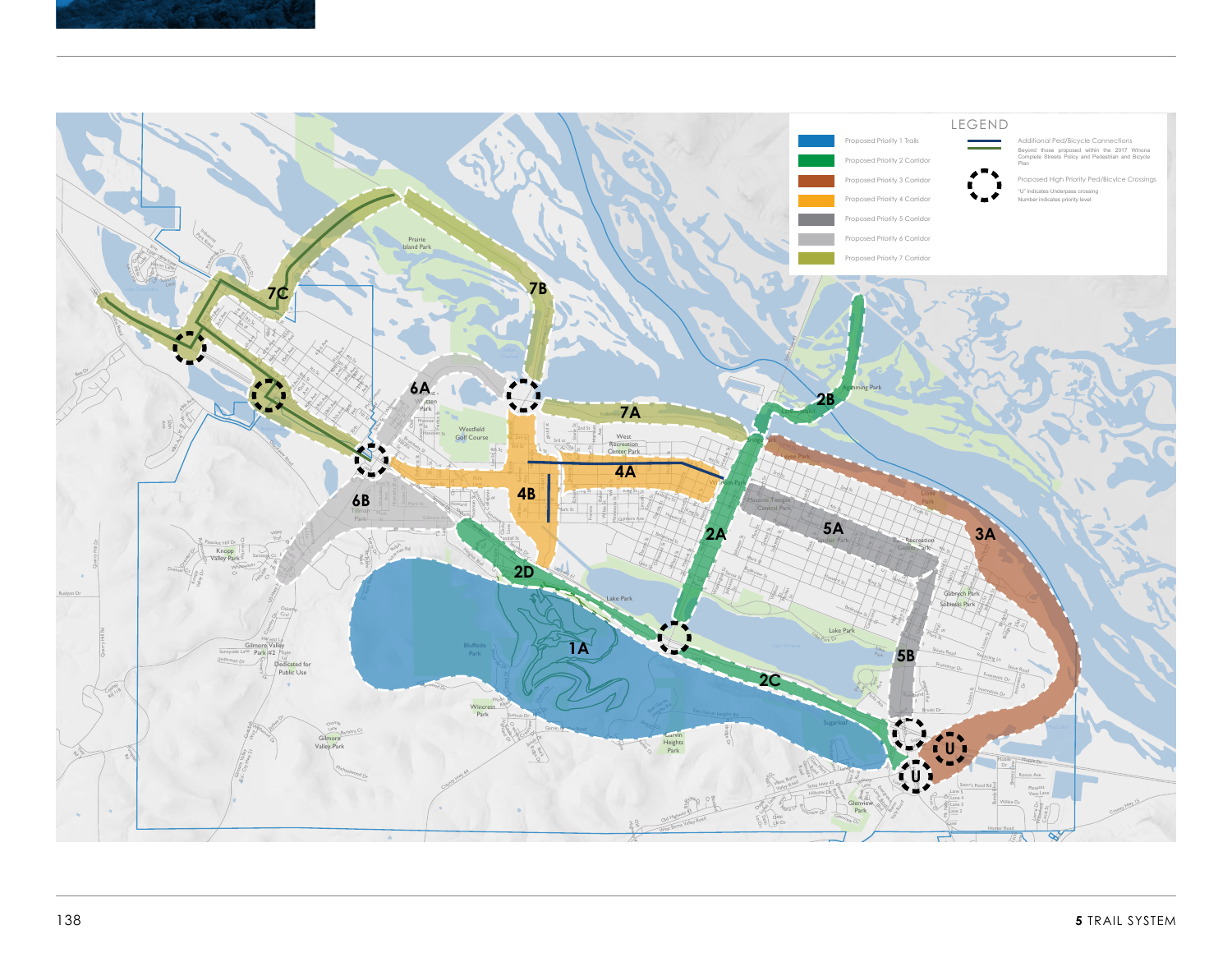# Shared-Use Paths

## Priority 1: Bluff Traverse

Segment 1A (illustrated on the following page): The Bluff Traverse area, Sugarloaf to Holzinger, is being planned for recreational trails through and update to the Sugarloaf to Holzinger Master Plan 2018. This regionally significant area is one part of a much larger trail system opportunity intended to showcase and enhance the picturesque but fragile blufflands of Winona. For decades, the City of Winona avoided formalizing trails through the area, but the intrinsic beauty of the place and picturesque photo opportunities proved too much for adventure seekers and nature enthusiasts alike. The landscape saw much foot traffic which cut randomly through the bluffs, eroding slopes, disrupting habitat and introducing litter and invasive species. As such, the City has formalized trails and access points in an effort to provide meaningful, but controlled access to the blufflands. The goal is that through intentional planning, access to the blufflands can be provided, disturbance can be focused and a majority of the landscape can be left undisturbed and intact for native flora and fauna and future generations of Winonans.

### Priority 2: The Lakes Area Corridors

Segment 2A Huff Street: This segment connects the lakes area of Winona to downtown via Huff Street.

Segment 2B Flyway Connection: This segment connects downtown Winona across the river to the proposed Flyway Trail in Buffalo County, Wisconsin.

Segment 2C East Lake: Connects Huff Street to Mankato Avenue along East Lake and along Highway 61.

Segment 2D West Lake: This corridor extends from Huff Street west to Highway 14 at Pelzer Street.



### Priority 3: Riverfront Corridor

Segment 3A: This corridor stretches just west of the River Bridge along the Mississippi River frontage to connect a series of riverfront parks (Bridge Plaza, Levee Park, Lions Park) and neighborhoods. It includes a proposed underpass at Highway 61/ Highway 14 in southeast Winona.

### Priority 4: Downtown West Corridors

Segment 4A Broadway/Wabasha West: The next priority corridor connects downtown neighborhoods from west to east. The corridor spine, roughly along Broadway and Wabasha begins near Vila Street in the west.

Segment 4B Prairie Island Link: A north/south connection between Prairie Island Road/Riverview Drive, down Hilbert Street and Vila Street to Highway 61 increases connectivity and safety between the river and western neighborhoods.

### Priority 5: Downtown East Corridors

Segment 5A Broadway/Wabasha East: This segment is the continuation of downtown work begun in Segment 3A. The corridor runs roughly along Broadway and Wabasha connecting downtown neighborhoods and destinations.

Segment 5B Mankato Avenue Gateway: In the east portion of this corridor, a north/south connection is planned along Mankato Avenue linking East Recreation Center more intentionally with Lake Park (east) and Sugarloaf. Pedestrian and bicycle priority connections are planned at Mankato Avenue and Highway 61/Highway 14.